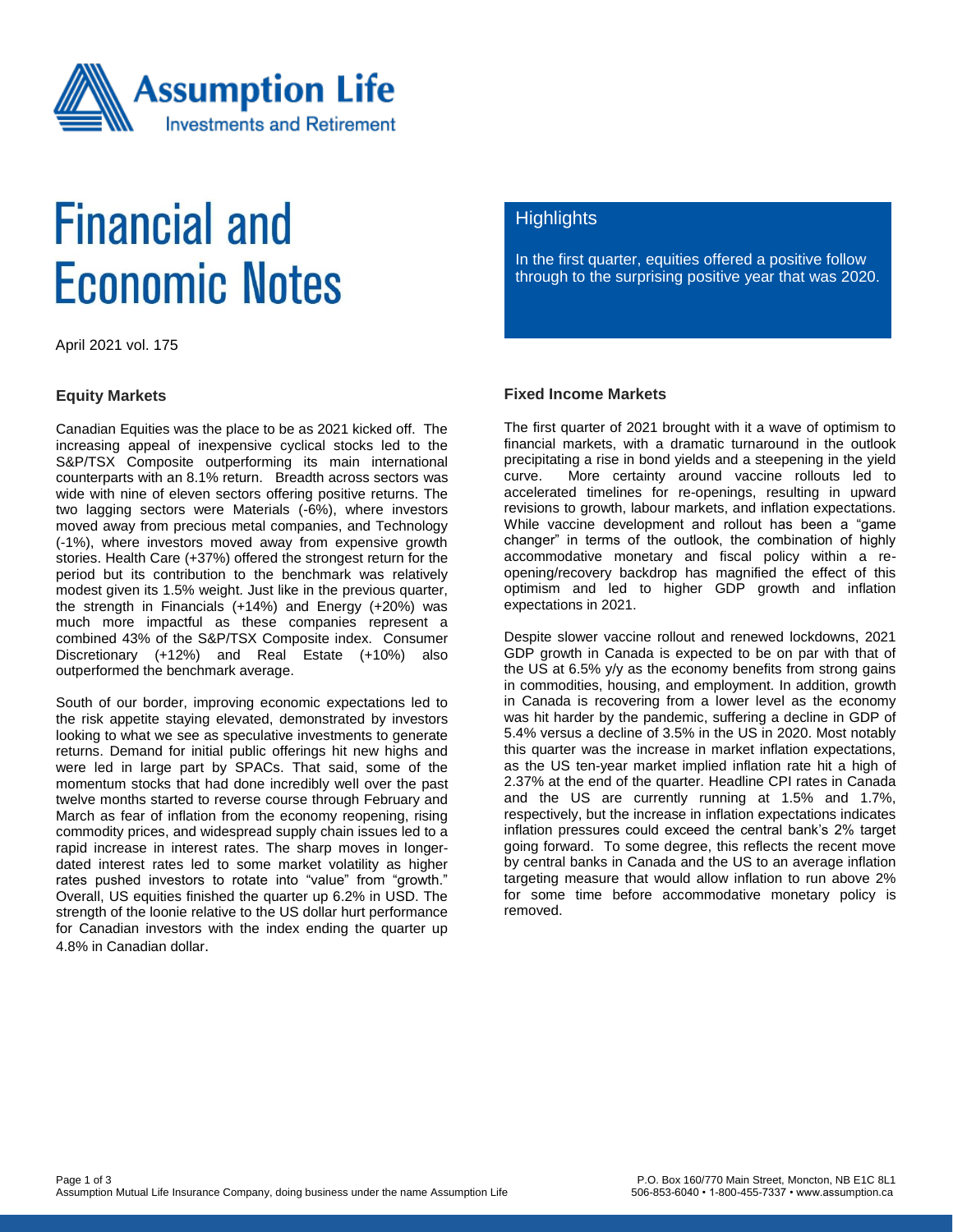

# **Financial and Economic Notes**

# **Assumption Life Investment Funds**

Applicable for Registered Pension Plan clients only

### **Gross returns as of March 31, 2021**

| <b>FUNDS</b>                                     | 1 MTH<br>%       | <b>YTD</b><br>%  | 1 year<br>% | 2 years<br>%     | 3 years<br>%     | 4 years<br>% | 5 years<br>%     |  |  |  |  |
|--------------------------------------------------|------------------|------------------|-------------|------------------|------------------|--------------|------------------|--|--|--|--|
| <b>ASSUMPTION / LOUISBOURG FUNDS</b>             |                  |                  |             |                  |                  |              |                  |  |  |  |  |
| <b>Balanced Fund - RPP</b>                       | 2.1              | 2.3              | 23.4        | 8.4              | 7.2              | 6.4          | 7.4              |  |  |  |  |
| Multi-Index                                      | 1.4              | 1.6              | 22.5        | 8.5              | $\overline{7.8}$ | 6.8          | $\overline{7.5}$ |  |  |  |  |
| <b>Canadian Dividend Fund</b>                    | 6.3              | 8.4              | 38.4        | 10.1             | 7.8              | 6.5          | 8.6              |  |  |  |  |
| S&P / TSX Index                                  | 3.9              | 8.1              | 44.2        | 11.2             | 10.2             | 8.0          | 10.1             |  |  |  |  |
| U.S. Equity Fund (\$CAN)                         | 7.3              | $\overline{5.8}$ | 40.5        | 17.1             | 15.6             | 13.3         | 14.5             |  |  |  |  |
| S&P 500 Index (\$ CAN)                           | 3.6              | 4.7              | 38.1        | 17.0             | 15.8             | 14.4         | 15.6             |  |  |  |  |
| <b>Money Market Fund</b>                         | 0.0              | 0.0              | 0.4         | 1.0              | 1.2              | 1.1          | 0.9              |  |  |  |  |
| SCM 91 Day T-Bills                               | 0.0              | 0.0              | 0.2         | 1.1              | 1.2              | 1.1          | 1.0              |  |  |  |  |
| <b>Fixed Income Fund</b>                         | $-1.4$           | $-4.7$           | 1.1         | 2.5              | 3.2              | 2.9          | 2.8              |  |  |  |  |
| <b>SCM Universe Bond Index</b>                   | $-1.5$           | $-5.0$           | 1.6         | 3.0              | 3.8              | 3.2          | 2.8              |  |  |  |  |
| <b>Growth Portfolio</b>                          | 3.7              | 6.2              | 42.1        | 13.0             | 10.1             | 9.0          | 10.4             |  |  |  |  |
| Multi-Index                                      | 3.2              | 5.9              | 38.5        | 11.6             | 10.2             | 8.9          | 10.6             |  |  |  |  |
| <b>Balanced Growth Portfolio</b>                 | 2.8              | 4.5              | 32.6        | 10.7             | 8.5              | 7.6          | 8.6              |  |  |  |  |
| Multi-Index                                      | 2.2              | 3.5              | 29.4        | 9.8              | 8.8              | 7.6          | 8.9              |  |  |  |  |
| <b>Balanced Portfolio</b>                        | 1.8              | 2.8              | 25.0        | 8.5              | 6.8              | 6.1          | 6.9              |  |  |  |  |
| Multi-Index                                      | 1.0              | 0.7              | 19.5        | 7.6              | 7.2              | 6.2          | 6.9              |  |  |  |  |
| <b>Conservative Portfolio</b>                    | 1.1              | 1.7              | 18.4        | 5.7              | 4.5              | 4.1          | 4.6              |  |  |  |  |
| Multi-Index                                      | $-0.2$           | $-2.1$           | 10.3        | 5.3              | 5.5              | 4.7          | 4.8              |  |  |  |  |
| <b>Canadian Small Capitalization Equity Fund</b> | 2.0              | 11.4             | 99.4        | 18.3             | 7.7              | 3.6          | 9.0              |  |  |  |  |
| <b>BMO NB Small Cap Weighted Index</b>           | $-0.2$           | 9.7              | 100.2       | 13.8             | 8.4              | 4.4          | 9.0              |  |  |  |  |
| <b>SmartSeries Income Fund</b>                   | 1.6              | 3.1              | 20.9        | 7.0              | n/a              | n/a          | n/a              |  |  |  |  |
| Multi-Index                                      | 0.0              | $-1.8$           | 11.8        | 6.1              | n/a              | n/a          | n/a              |  |  |  |  |
| <b>SmartSeries 2020 Fund</b>                     | 2.3              | 3.9              | 24.7        | 8.4              | n/a              | n/a          | n/a              |  |  |  |  |
| Multi-Index                                      | 0.7              | $-0.2$           | 17.7        | 7.7              | n/a              | n/a          | n/a              |  |  |  |  |
| <b>SmartSeries 2025 Fund</b>                     | 2.8              | 4.5              | 27.3        | 9.1              | n/a              | n/a          | n/a              |  |  |  |  |
| Multi-Index                                      | 1.2              | 1.0              | 21.9        | 8.8              | n/a              | n/a          | n/a              |  |  |  |  |
| <b>SmartSeries 2030 Fund</b>                     | $\overline{3.1}$ | 4.9              | 29.1        | 9.6              | n/a              | n/a          | n/a              |  |  |  |  |
| Multi-Index                                      | 1.5              | 1.7              | 24.7        | 9.5              | n/a              | n/a          | n/a              |  |  |  |  |
| <b>SmartSeries 2035 Fund</b>                     | 3.6              | 5.4              | 31.6        | 10.4             | n/a              | n/a          | n/a              |  |  |  |  |
| Multi-Index                                      | 2.0              | 2.7              | 28.6        | 10.5             | n/a              | n/a          | n/a              |  |  |  |  |
| <b>SmartSeries 2040 Fund</b>                     | 4.0              | $\overline{5.8}$ | 33.6        | 10.8             | n/a              | n/a          | n/a              |  |  |  |  |
| Multi-Index                                      | 2.3              | 3.6              | 31.8        | 11.3             | n/a              | n/a          | n/a              |  |  |  |  |
| <b>SmartSeries 2045 Fund</b>                     | 4.2              | 6.1              | 34.9        | 11.3             | n/a              | n/a          | n/a              |  |  |  |  |
| Multi-Index                                      | 2.5              | 4.1              | 33.8        | 11.8             | n/a              | n/a          | n/a              |  |  |  |  |
| <b>SmartSeries 2050 Fund</b>                     | 4.5              | 6.4              | 36.0        | 11.3             | n/a              | n/a          | n/a              |  |  |  |  |
| Multi-Index                                      | 2.8              | 4.6              | 35.9        | 12.2             | n/a              | n/a          | n/a              |  |  |  |  |
| <b>SmartSeries 2055 Fund</b>                     | 4.6              | 6.6              | 37.2        | 11.5             | n/a              | n/a          | n/a              |  |  |  |  |
| Multi-Index                                      | 2.9              | 4.9              | 37.1        | 12.5             | n/a              | n/a          | n/a              |  |  |  |  |
| <b>Momentum Fund</b>                             | $-3.9$           | 6.2              | 74.1        | 28.4             | 19.3             | 15.7         | 18.1             |  |  |  |  |
| S&P / TSX Index                                  | 3.9              | 8.1              | 44.2        | 11.2             | 10.2             | 8.0          | 10.1             |  |  |  |  |
| <b>Preferred Share Fund</b>                      | 3.4              | 17.8             | 67.1        | 11.2             | n/a              | n/a          | n/a              |  |  |  |  |
| S&P/TSX Preferred Share (TXPR) Index             | 1.8              | 8.8              | 49.7        | $\overline{8.7}$ | n/a              | n/a          | n/a              |  |  |  |  |